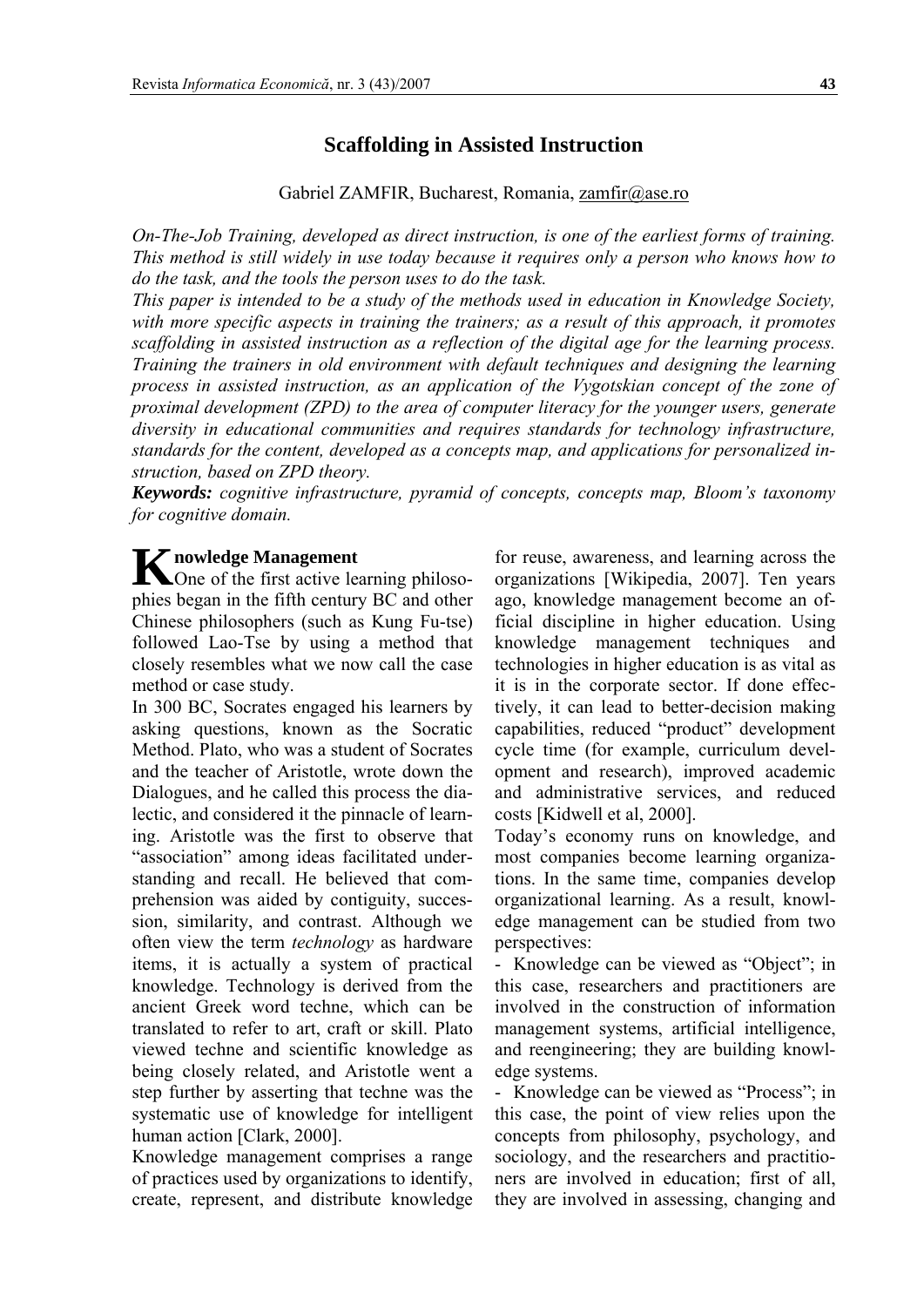improving human individual skills and behavior.

This duality of the knowledge, developed as a dichotomy, generated different terms to distinguish between the types of knowledge: formal and informal, explicit and tacit, knowwhat and know-how. According to these concepts, there is knowledge that can be or not, easily expressed, captured, stored and reused. It can be or not, transmitted as data and is found or not, in databases, books, manuals and messages.

[Nonaka, 1991] consider that "the two complementary entities interact with each other in the creative activities of human being and call this interaction the knowledge conversion process". This process consists of four stages: socialization, externalization, combination and internalization and it reflects transfer tacit between individuals, translate into procedures, spreads throughout the organization and translate into individual.

### **Pedagogical content knowledge**

Cognitive psychology suggests that a mentalmodel consists of two major components: knowledge structures (schema) and processes for using this knowledge (mental operations). Four elements describe a schema: ① *general*: a schema may be used in a wide variety of situations as a framework for understanding incoming information; *Qknowledge*: a schema exists in memory as something which a person knows; 3 *structure*: a schema is organized around some theme; $\circledA$ *comprehension*: a schema contain slots which are filled in by specific information. A major concern of instructional design is the representation and organization of subject matter content to facilitate learning. The careful analysis of subject matter content (knowledge) can facilitate both the external representation and use of knowledge for purposes of instruction (knowledge objects) and the internal representation and use of knowledge by learners (mental-models). Cognitive development requires social interaction, and learning is restricted to a certain range at any given age. As each level of learning is achieved, the teacher sets new targets within a new zone of estimated ability of the student. This process of helping is termed "scaffolding".

Vygotsky takes Piaget's notion that development leads learning, but approaches it from the opposite direction, arguing that, in fact, learning leads development. Vygotsky noticed that children's levels of learning are more accurately reflected by what they can do with help, rather than what they can do on their own. This led him to develop the notion of a "zone of proximal development" (ZPD), which represents an individual student's potential level of learning if helped by teacher.

"Pedagogical content knowledge", or knowledge of subject matter for teaching, is specific to the teaching profession. This domain of knowledge consists of an understanding of how to represent specific subject matter topic and issues in ways that are appropriate to the diverse abilities and interests of learners.

### **Learning Objects and Scaffolding**

One of the most important impacts of technology to the social context was the possibility of developing and implementing standards, as general levels of knowledge, in the cognitive domain. First of all, there were developed hardware standards, which generated software standards and dataware standards, for data processing. In information technology, the most important impact was about standards for users. In education, the new conceptual framework that characterize teaching as a complex cognitive skill determined in part by the nature of a teacher's knowledge system to explain patterns in participants' planning, teaching and post-lessons reflections is based on assisted instruction for a personalized process.

Based on the classic structure of levels in producing education (Pre-Assistant Lecturer, Assistant Lecturer, Lecturer, Senior Lecturer and Professor), we add new specific competencies (information literacy, computer literacy, technologic literacy and education literacy), and now, the teacher processes data, structures information, systematizes knowledge, developing educational objects.

We use Bloom Taxonomy for detailing learning process for student: knowledge, compre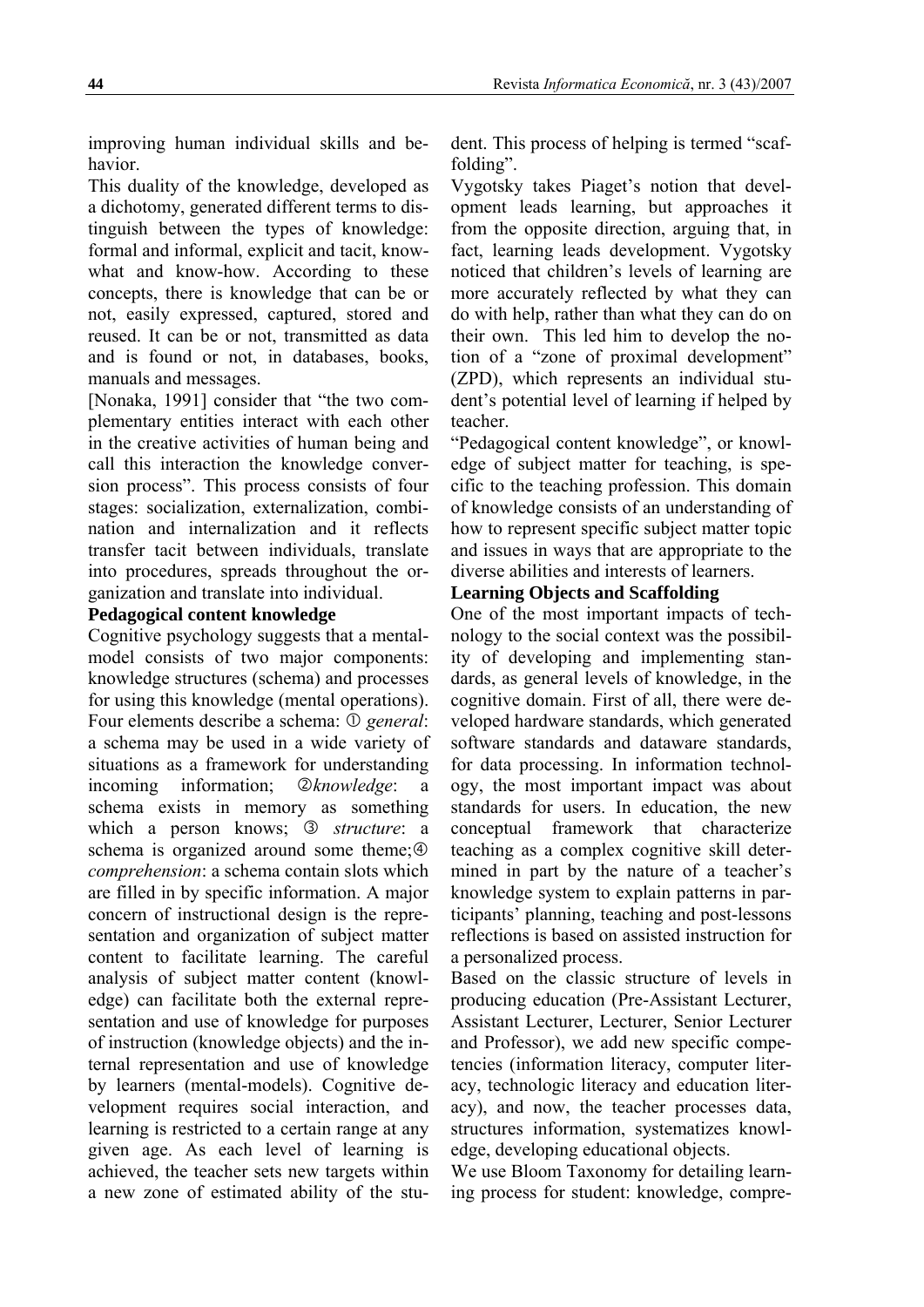hension (internalizing), application (externalizing), analysis (processing), synthesis (structuring) and evaluation (systematize). This learning process develops specific competencies, in reverse order: educational, technological, computer and information literacy. Finally, we define levels of evaluation in the results of the educational process: novice, advanced, competent, analyst and expert [Apostol & Zamfir, 2006]. Categorization, as a central topic in cognitive psychology, in linguistics, and in philosophy, it is crucial precisely in learning. Concepts categorization enables the student to classify (or to recognize the classification of) objects or concepts that belong to a group. This characteristic accelerates the thinking process, favors the immediate selective perception and facilitates generalization and learning. This is the pyramid of concepts and represents the basis for knowledge, comprehension and application. Categorization, together with processing and analogical reasoning, has a special role in the inference of non-explicit (tacit) knowledge that the learner can infer from what he/she has seen and/or heard.

Conceptual categories are higher order concepts, and they express the specific role of concepts in their contexts, and in concepts mapping they are visual elements relevant to analysis, synthesis and evaluation. These entities have a special role in processing explicit knowledge that the learner can receive in a pedagogical dialog. Scaffolding in assisted instruction consists in developing and using dedicated applications in order to synchronize tacit knowledge to explicit knowledge in the zone of proximal development (see [Fig. 1](#page-2-0)).



<span id="page-2-0"></span>When the computer is used to instruct in traditional subject matter areas, it becomes a tutor. The efficiency with which this is done depends upon how expertly the specific program was designed. Among the problems intrinsic to teaching programs is that of individualization: whereas a human teacher is able to respond to the needs of the student on the basis of observation and interaction, a programmer must anticipate potential needs and build strategies for dealing with them into the program.

In assisted instruction, the teachers educated using the principle of computer literacy, become programmers; they develop, adapt, and optimize their applications, based on their observations and interactions. They can eliminate the routine, when it is necessary, by recording it in procedures, or they can activate the routine, in the other cases [Zamfir, 2004, pg. 50-55].

The term computer-assisted instruction is commonly used to describe what take place in the tutor mode, but the content, gradually refined (data, information, knowledge and objects) is based on a glossary, permanently enhanced: as a pyramid of concepts for knowledge, comprehension and application, and as a concepts map for analysis, synthesis and evaluation.

In the tool mode, the computer serves a practical function in getting a job done. It may become a paintbrush, a typewriter or an electronic spreadsheet. The widespread acceptance of tool applications such as database management caused schools to rethink the meaning of computer literacy. At this level, we optimize the convert process in the dichotomy tacit-explicit knowledge.

For the third computer use, the roles are reversed: the machine becomes the tutee and the student becomes the tutor. The student teaches the computer by programming it. In this approach, learning about computer is seen as a discipline unique unto itself: it is the beginning for training the trainers.

Next step in this approach is categorization of the applications, based on the three modes we interact with computers and the four levels for the gradual improvement of the content. As a result, we build projects in order to individualize learning for each student.